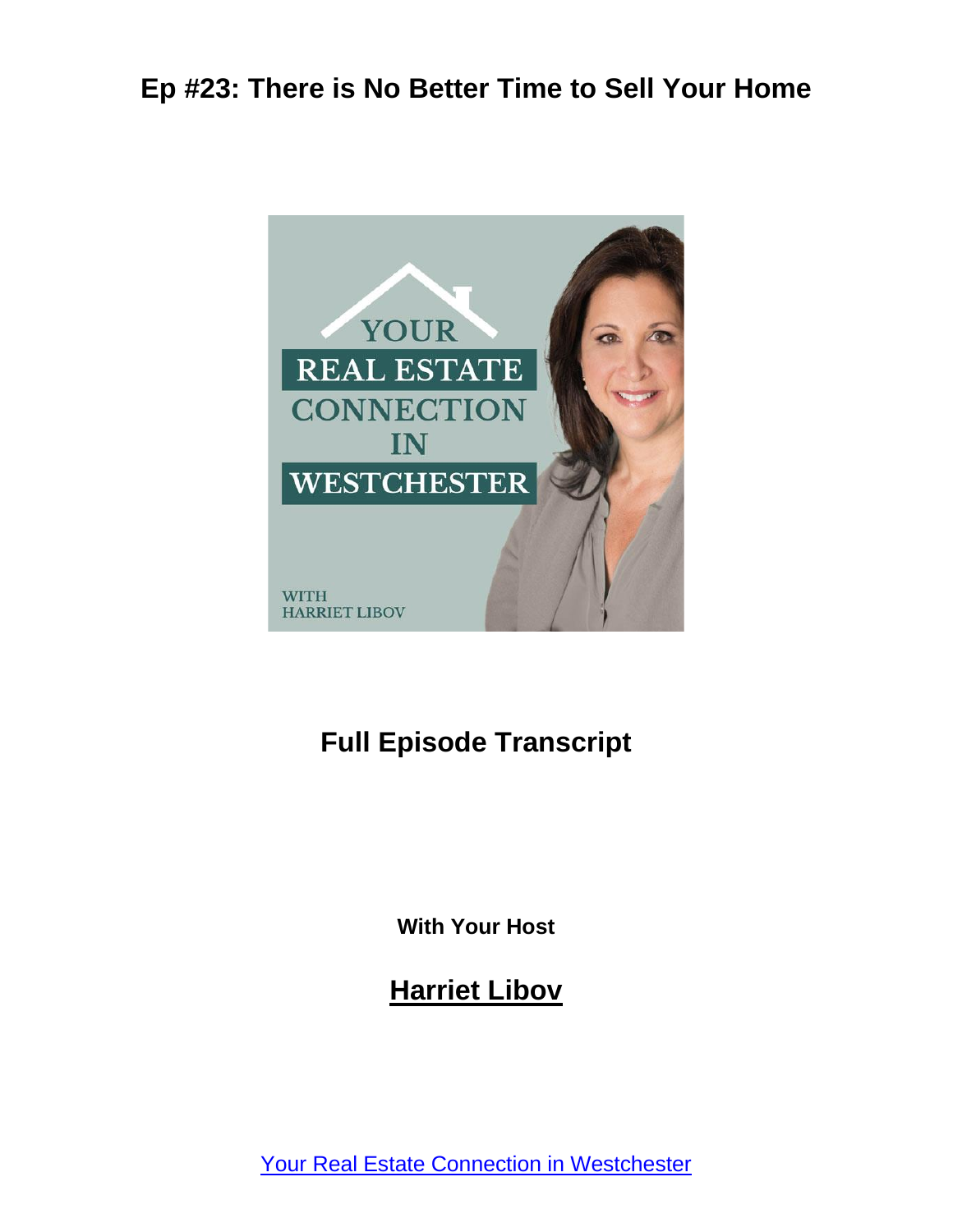Welcome to *Your Real Estate Connection in Westchester*. A show for people looking to buy or sell homes in the Northern Westchester County area. Join local real estate expert Harriet Libov as she shares her professional advice on the local real estate market, connects you with knowledgeable community residents, and gives you helpful insights behind the home buying and selling process. Now, let's dive into today's episode.

Today's topic is the state of the spring market in 2022, and it has been quite a ride. If you ask a realtor in Westchester, the spring market begins in late January or early February as buyers consider their move before the school year. Most sellers try to take advantage of that segment of the market here. Now we're in late April, early May, hoping for inventory that we have not yet seen because sellers are on the fence on where to go.

Just as we realtors thought the market could not get any hotter from 202, 2022 and the lack of inventory or the speed at which it goes off the shelf has brought about multiple offer situations, the likes we have never seen. 75 showings a weekend, 15 offers on a nice house that is nothing spectacular, and this is just because the market is so imbalanced with more buyers than sellers. Is it going to end with interest rates rising? Rentals are scarce, and prices are rising for rentals too. Home affordability is shrinking, but demand is not.

This and more will be our discussion today with Barry Graziano, my office manager and a regional manager at Houlihan Lawrence Real Estate. Where do we go from here? Thanks for joining me today. Let's settle in and enjoy the conversation.

There's a growing chorus of housing economists rooting for soaring mortgage rates to pull some steam out of the housing market. In their eyes, the rate of home appreciation is simply unsustainable. If it continues beyond 2022, the housing market risks getting overheated. They'd rather we slow to a sustainable level of growth rather than risk of bursting bubble.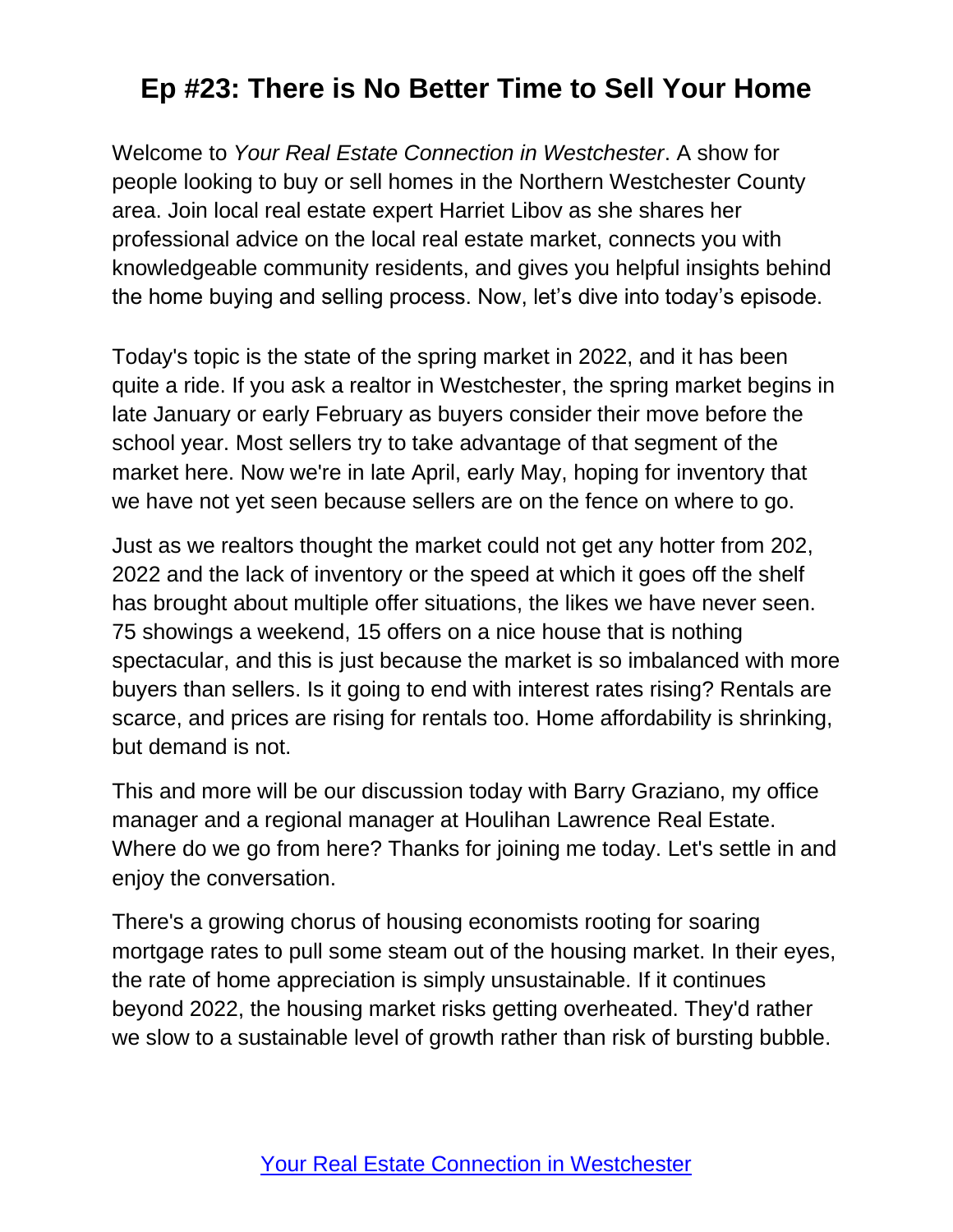The idea that soaring mortgage rates would pull some steam out of the market does make sense. Rising rates will not only price some buyers out. They also mean some buyers and borrowers will not be as eligible to reach in price as they once were.

Morgan Stanley researchers have written, "That while home price appreciation should decelerate, we believe it will remain supported by tight supply. In fact, rising rates themselves will contribute to keeping supply subdued as homeowners will be locked in and less likely to sell at their current lower rates." That makes sense too. They will have to be in a significantly better financial position to pay a lot more to upsize both in home price and monthly payments.

Many of my recent transactions have been local buyers upsizing to a new home. Post COVID working from home more, they simply need more space. These transactions will still happen because of the cost of adding onto a home still may not make sense. The desired end result of what the home will look like may not be achievable.

For example, a home with no basement, a larger master bedroom or better land even with a higher cost of financing on their new purchase. Some buyers will ultimately be happier with purchasing a larger home with the features that they want. If someone is just updating their home with the space they currently have, for example, kitchen, baths, they will likely stay put and do just that. It will make more sense than financing at a much higher rate in a new home. That will not help increase our inventory. So it's complicated.

When speaking to my buyer clients recently, they're talking to me about what the all in monthly payments will be, and then determining the price they're willing to offer on a property. That's been a new phenomenon for me as I rarely discuss monthly costs. That's a conversation for my clients and their mortgage professional. Also, we are searching and looking at homes with prices beneath their means, as they expect that the list price will get bid up.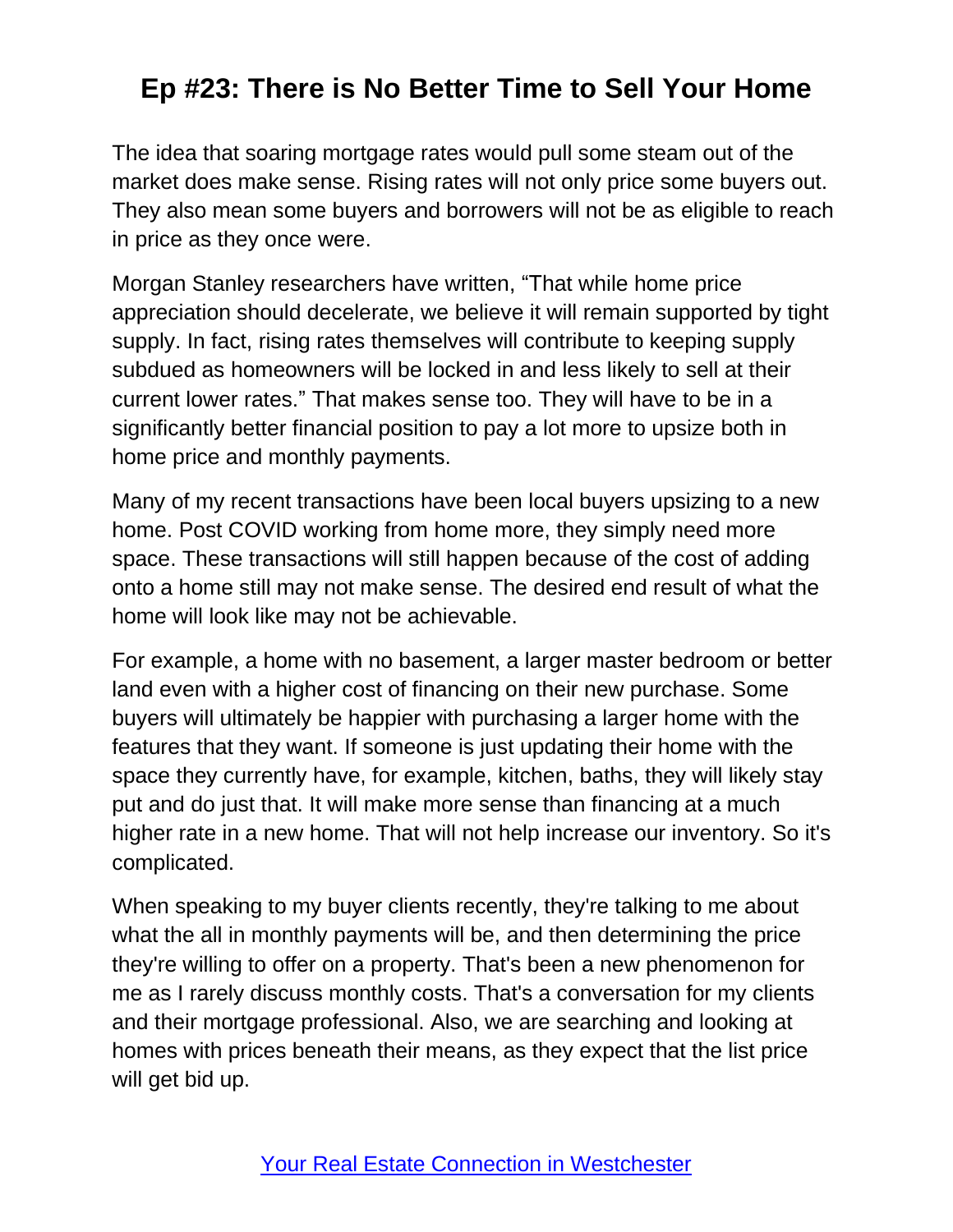Buyers need to be comfortable with waiving a mortgage contingency and appraisal contingency because they'll never get the house otherwise. These scenarios are all indicative of the seller's market we are in in 2022.

As an agent who does a lot of listings, the inventory I will list will come on later in April and May, which is unusual for me. The sellers I'm working with have needed the time to prepare their home for sale, for their next move, and think about rental options if they do not find a home to buy. But they are feeling very confident about the sale price they will now get for their home, and they should be. There is no better time to list a home than right now.

Let me introduce my guest today, Barry Graziano, a regional manager at Houlihan Lawrence. I'm lucky to say he also manages the Armonk branch of Houlihan Lawrence where I work out of. Working with him is a pleasure both personally as a friend and professionally. I know Barry will agree with me about the fact that sellers should be listing now. Let's talk to Barry as he is up on the outlook from our corporate office and real estate projections.

Harriet: Hi, Barry.

Barry: Hi, good morning.

Harriet: Good morning. This episode, which we have both talked about in the office endlessly, is weighing in on the state of the market in the spring of 2022. We could not have imagined this lack of inventory propelling prices where they are and going into contract and where things are selling or going to be selling in 2022. There's just lots to consider when we're trying to understand this market, the rising interest rates, the incredible buyer demand, the addition of inflation, and then no inventory.

What I love about Houlihan Lawrence is always the depth of knowledge that our managers are always seeking to have and doing projections and data. I know you do projections for this year, for next year as a company. I'm wondering what the narrative looks like and how long you, the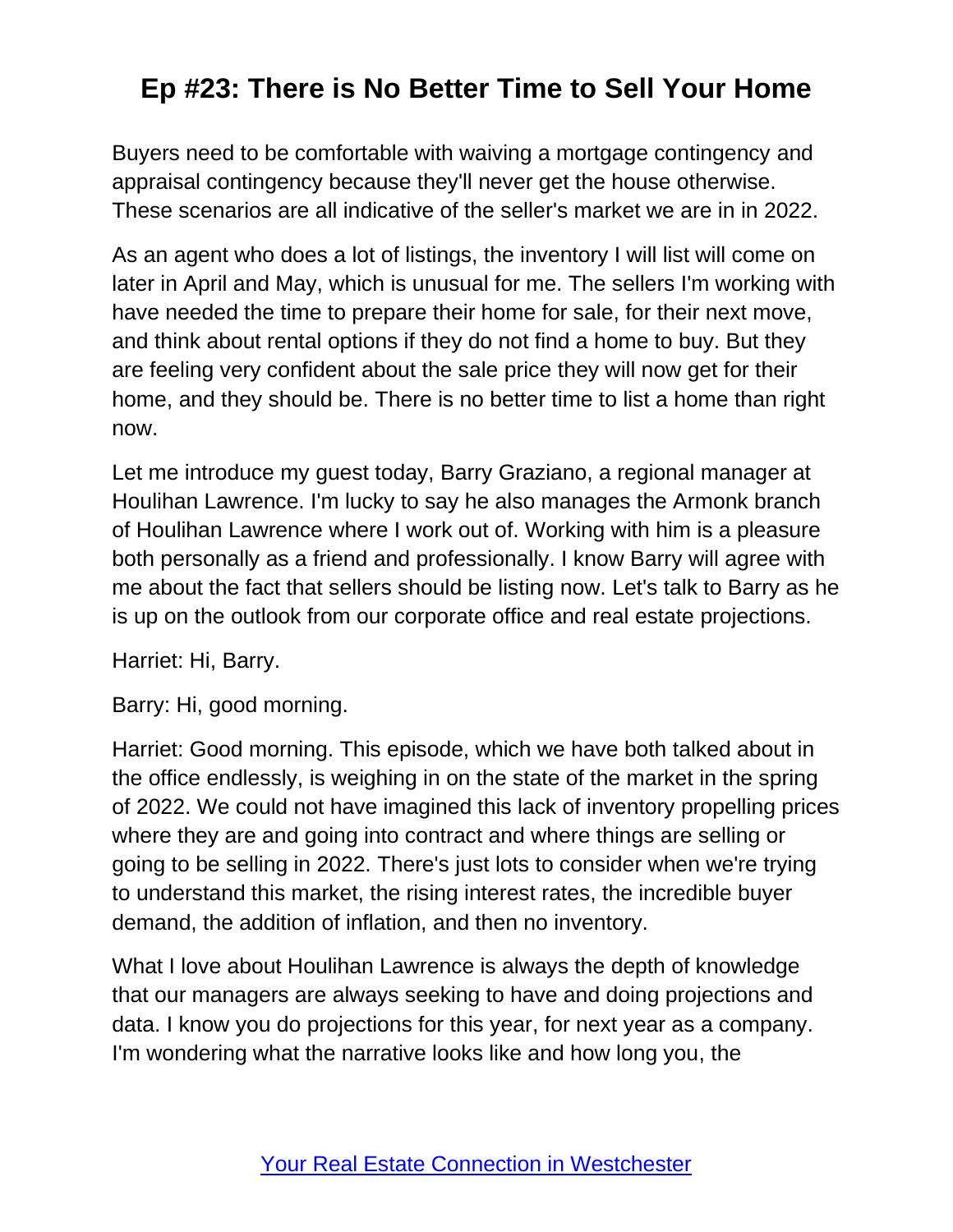company, thinks that these prices appreciation will last and/or find balance between buyers and sellers.

Barry: That's interesting that you say find balance between buyers and sellers because a couple of things I want to go back on that introduction. The word "no inventory" is something I find interesting because I hear it all the time. I see it in the media and I hear it from the agents. But I think the fact that the high demand from the buyers is just constantly outpacing the inventory.

When we look at the numbers, I think you have to ask yourself how do we have low inventory, but yet we're having record breaking years with sold properties? Maybe not in every market across the board because the markets are different in all different areas. But the listings that we see on the market now simply have no shelf life, and they are immediately gone because of this huge high buyer demand. It makes it look like there's no listing, but when you look at the listings active and the listings pending, those are the actual listings of creation in the past 30 to 60 days. That is outpacing where the listings were from a year ago.

Again, if you just simply look at the sold volume, you'll see that the sold volume is up. For example, homes sold in the Northern Westchester market, where our market is, I manage—

Harriet: Where I work. Right.

Barry: We're up 1% year over year on total sold properties. Yet, when you look at the listings compared to last year, we're down 26%. But again, that's because the shelf life is not there. The inventory that sits is not sitting anymore because of this huge buyer demand. I think it's just making people think about a market that is not really there.

Harriet: Right. No, no. To your point, the last couple listing appointments I've gone on I can confidently say this will take five days. You will go on the market on Tuesday as a coming soon, people can make appointments for Thursday, and on Monday we'll be talking about what your best offer is.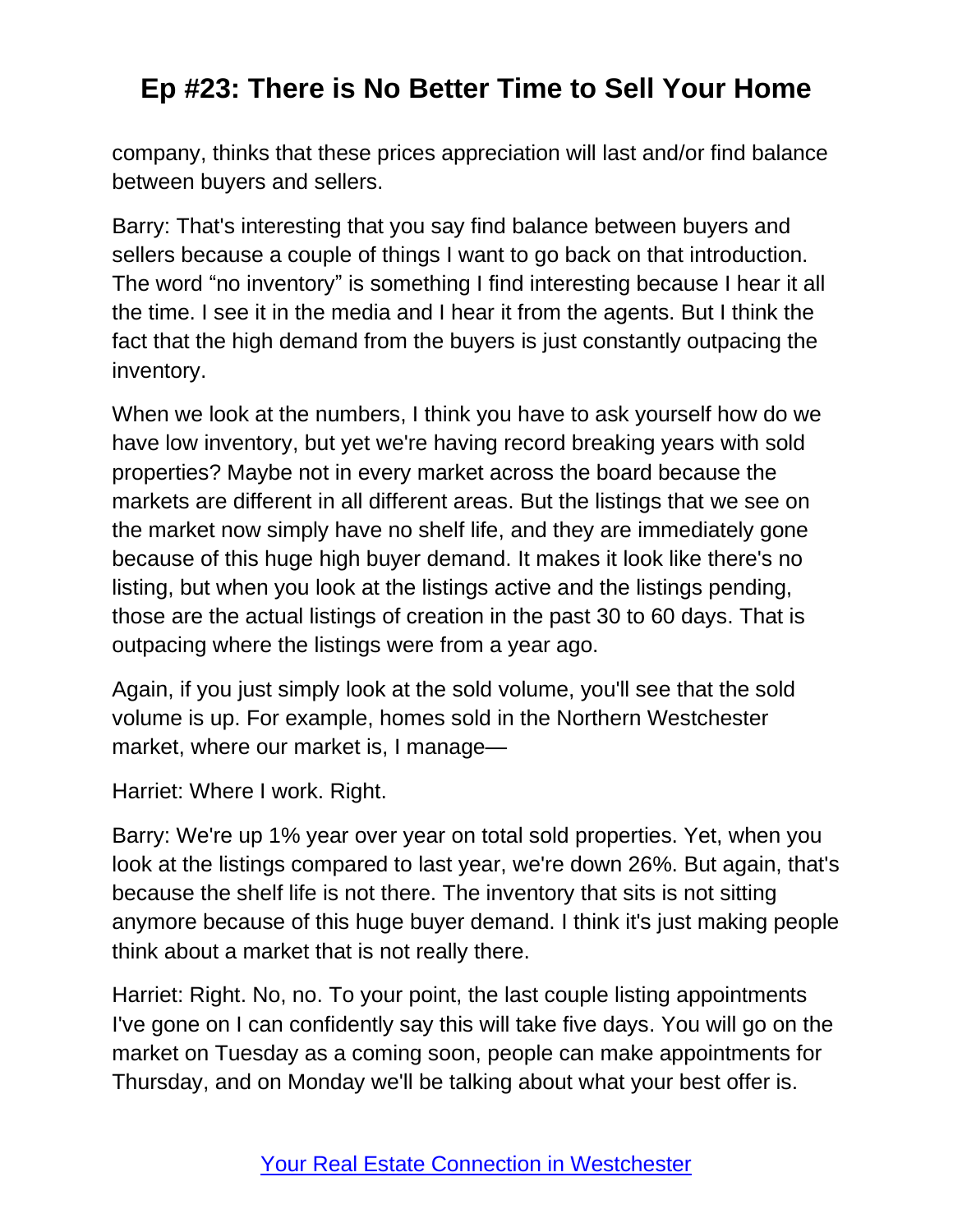You can temporarily go off the market because we'll have backup if you choose to do it that way. Never could I confidently say that.

So to your point, I think that's a really good thing for sellers to understand. That not only are they going to get a phenomenal price, but essentially it's going to be painless in terms of their efforts and time on the market. No more of going through the weekend and giving showing feedback that we had to do. Do we have anybody from the weekend? All of that is out the window. It's crazy.

Barry: May I say, I believe that when that buyer demand levels out is probably going to be the biggest barometer of when this market will start to change, if you will. I don't want to use the word bubble. I don't think there's a bubble out there. I just think that there are there are so many people who are just reevaluating their lives and thinking about what they want, as far as their personal housing goes. That big, huge buyer demand is there.

When you talk about the introductory that you just gave, the introduction, there's a lot of variables. There's the interest rates. There is supply and demand variables. There's that mental game that that the buyers and sellers all have to put on before they go into this market. Because right now it is a fast market, just as you said, when you're out there taking these listings.

Harriet: Right. It's finding balance. It's when's the balance going to happen. I don't think…Maybe prices will level off, but I think we're all in agreement at this point that we really don't feel there is a bubble. In terms of cycles because we've talked about that too, COVID was a cycle. Are we still in that cycle? Are we starting another cycle because we're up this year? What's the school of thought as you sit with the managers?

Barry: Well, let's look at COVID, right? I mean here we are two years into that process where if you look back at the real estate markets, you typically can see trends that may run between 18, 24, possibly just slightly more months of a cycle. So we're two years into a COVID cycle. Where if you look at the last six months, the market has changed already.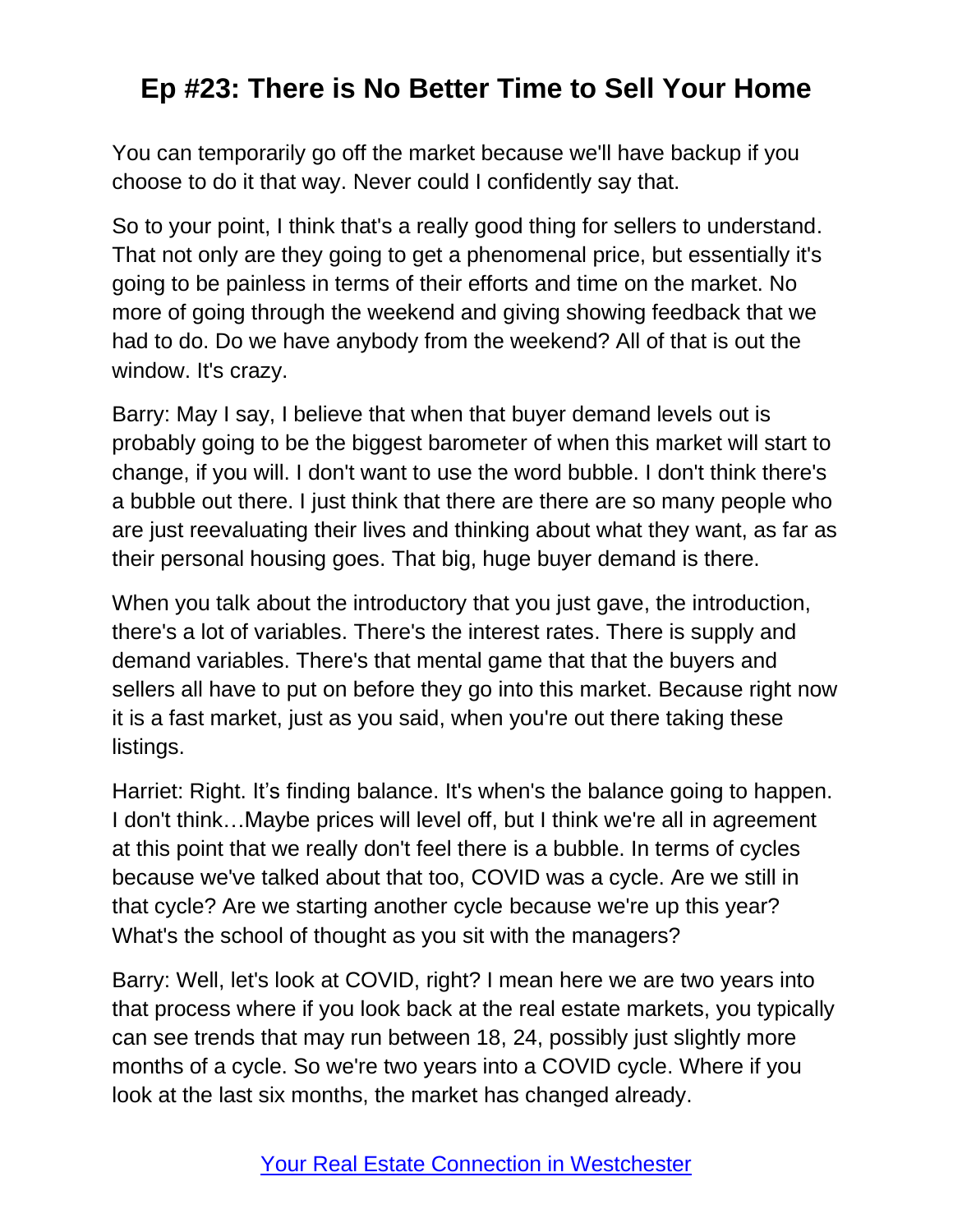So it went from a tad bit of a slower market into that COVID situation of let's just say 2020. 2021 started to blend itself out a little bit. But now as we go from the fourth quarter of '21 into the first quarter of '22, we see this explosive behavior. I think that's a change. That's a change in the market. That's a change in—

Harriet: In cycle, in cycle.

Barry: That is the cycle. So if you think about it, this COVID cycle, which may not be a real estate cycle as opposed to just a pandemic that has happened. The cycle is changing right now, and it's changing to a softer market, to an explosive market, and an explosive market for the sellers where they have seen some gains. We talked about the number of solds up 1%, but the median sale prices are up 9% in the first quarter in the Northern Westchester areas.

Harriet: We haven't seen the pendings that have closed yet. Then we're gonna be up even more.

Barry: That's a great point, Harriet. So like the first quarter year over year is 9%, and the year over year from 2021, which again was a different market than it is now, is up 10%. So I think we're going through a cycle now. Coming into 2022 with the interest rates changing so dramatically, so quickly, people are taking a step back. They're taking a step back, and they're looking at what it is they should be shopping for or what it is that they want to spend.

So all the markets are different. It's hard to tell or to actually pinpoint and say how are the markets going to change. Because as you well know from being in this market so long, even here in Westchester County, the northeast corridor could work in a different pace than the south shore towns.

Harriet: Right.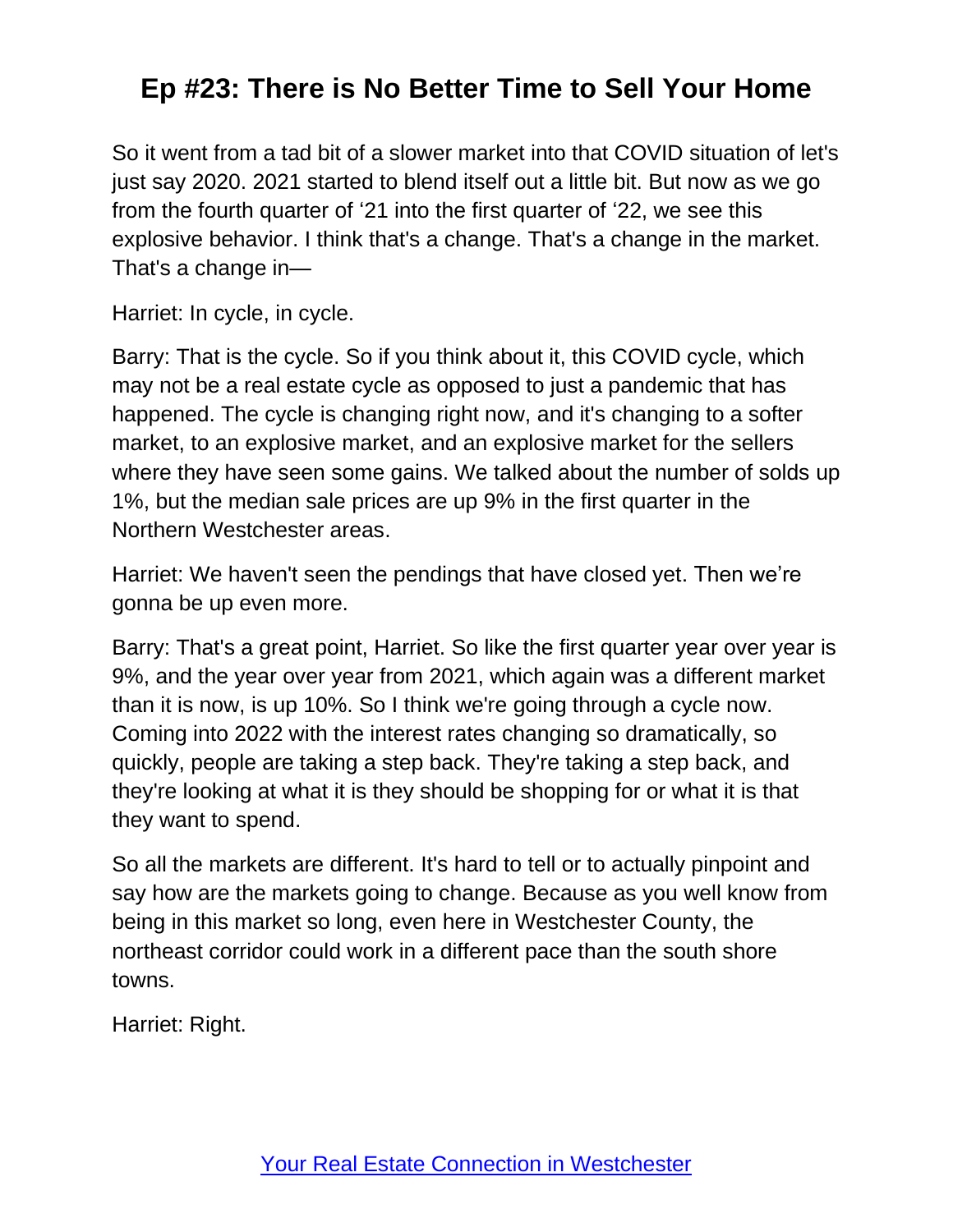Barry: The northwestern side of our county typically does a lot of high volume transactions at a lower average price per sale house might not be being as productive as we are.

Harriet: And buyers moving north because they can't afford the south anymore.

Barry: That's right. That's right.

Harriet: And taxes. I mean I'm hearing agents in the river towns really saying that the property taxes are killing them. Our taxes are pretty good. So all the way around, I mean—And a normal cycle is what 18 months? 12 to 18 months?

Barry: 18 to 24 months.

Harriet: 18 to 24 months.

Barry: Cycles move within 18 to 24 months.

Harriet: Okay. Okay. So we feel that we will be in this incredible seller's market with prices up through 2022. Then we'll see what 2023 brings. Does that sound right?

Barry: Yeah. Here's something I think that's interesting. Again, this kind of speaks to the northeast corridor, the shore towns, lower Westchester, just north of NYC or north of New York City. There's another boom out there now for second homes in the other parts of the country. Typically speaking, when you see the second home market moving or being aggressive is when people have plenty of money in their pockets and money that they can spend on trying to figure out where they can get those second homes. Perhaps to have something to get away with typically with their family.

But in our market, just north of New York City, those deep pockets are what's driving I think some of these median sale prices up here. We're listing houses at \$1,300,00, and they're trading at \$1,800,000 because of those deep pockets.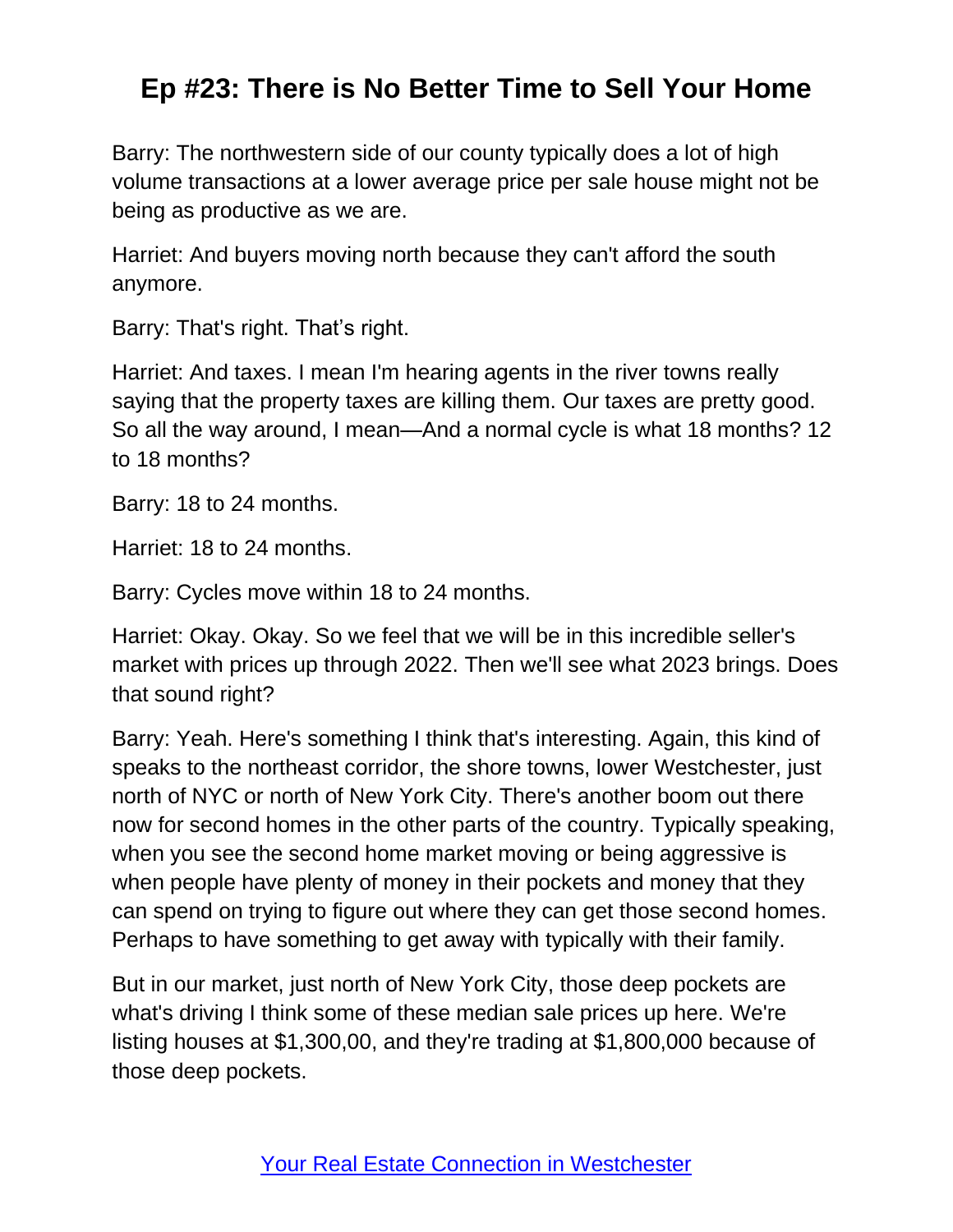So I think when you see those gains across the nation for secondary home market being escalated by some 75% currently right now going into 2022 from 2021, which was a different market. I think those deep pockets are going to still push this market and motivate this market. Because maybe we're not a second home area, if you will. Although we have some. People are coming into the Westchester market with some deep pockets. That's what's driving the market.

Harriet: And luxury. I mean \$3 million houses, \$4 million houses selling in a week. I mean, again, things that we just haven't seen. What is Houlihan Lawrence seeing with builders and new construction?

Barry: You know, I think that the builders have now wrapped their heads around the reality of the rising prices that they've had to deal with for the past 12 to 18 months on supplies and materials and—

Harriet: Land.

Barry: And land. So that's where I was gonna go. I think the builders are adjusting their reality of what they can build for what they need to sell for. They're gonna always face that issue of saying where do I build these houses, and how do I get the land? So the land is hard to come by. Some builders look at knock downs, if you will, or homes that they can find that reasonable rates and build their new homes on that land.

Those prices now have elevated and making it a little complicated for that process to work. So I think builders are out there. They want to make a living. They want to figure out how to get that product into the market, especially when this market is so hot the way it is now. I just think there's limited opportunities for that.

Harriet: Right no. Do we have less current inventory of new construction?

Barry: Yes.

Harriet: Okay.

Barry: Absolutely.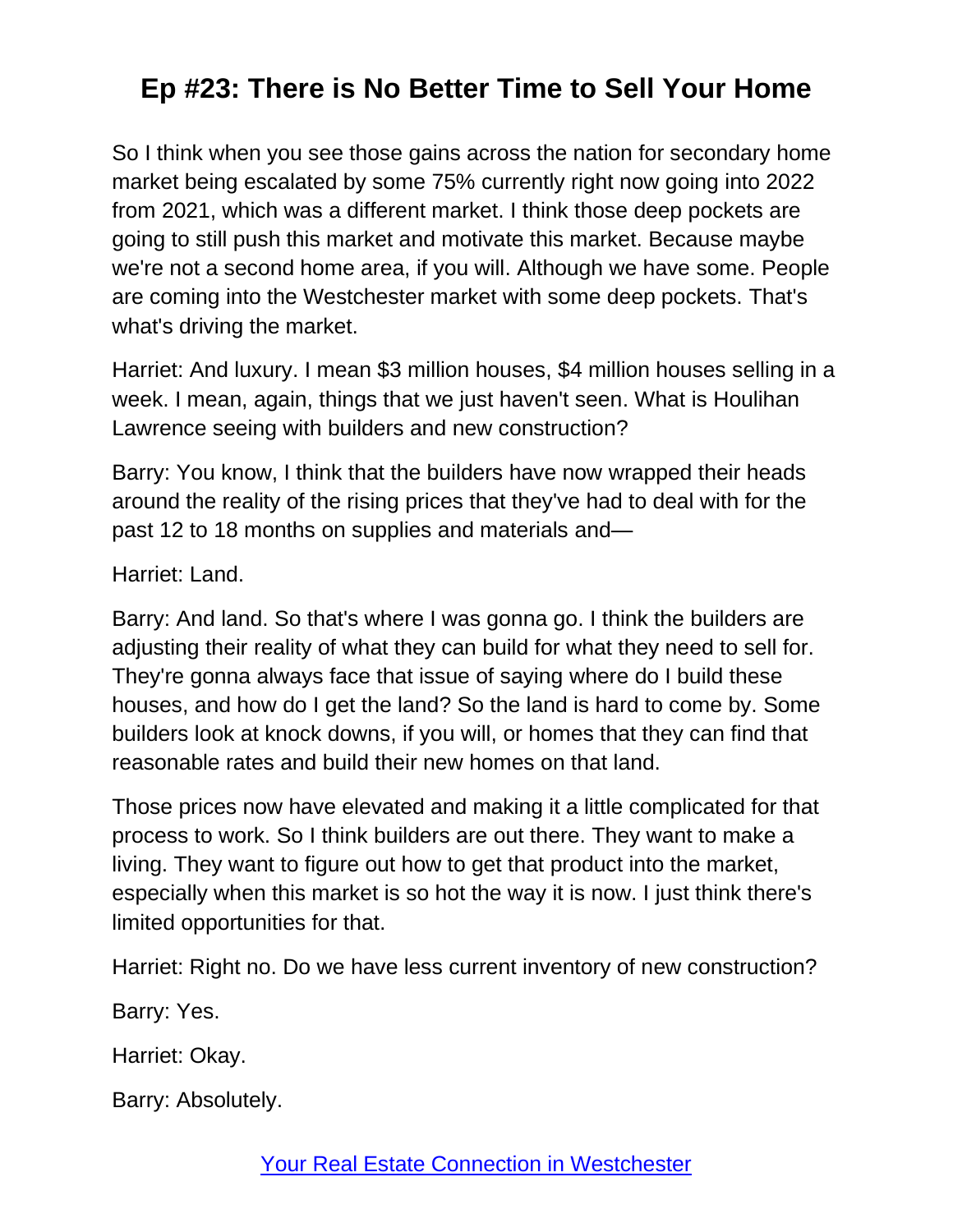Harriet: Right. The scary part is, okay, so just after what you said. I mean new construction, let's say, sold at \$2,300,000, that same house is now going to be \$2,700,000, and how long will this luxury market last? Because they have a year lag time. So they have to hope when they build at these new costs that the deep pockets are still there, which is a big risk.

#### Barry: Absolutely.

Harriet: Okay, so we talked about second home market. I actually think that's a positive thing for movement because once somebody establishes a second home, eventually they may look to relocate to that second home. Then what about investors in our market here in Westchester? Is there an investor market for buying homes and renting them or flipping them? What are you guys seeing?

Barry: The investment opportunities, I think, are the same as the building opportunities. They're not as robust because of the escalating prices and performance of the market. But there are definitely opportunities out there for them to do so. You know I think that you've seen the investment properties slowdown from the investors who are buying properties for a portfolio. Because, again, the prices are so high, they have to figure out how to carry those prices. But then again, the rental market now—

Harriet: Is phenomenal.

Barry: Is down. So I just don't see that.

Harriet: For owners not for renters.

Barry: Yeah, I just don't see that much activity out there. Because, again, things are just—The opportunity for them, just like everyone else in a buyer mentality, is moving so fast that they're just gobbling up everything.

Harriet: Right. So basically the message that we keep talking about is amazing time to sell, very difficult time to buy, but no signs of it changing drastically. So jump in when you find it and find your home. Any other thoughts or trends that we haven't talked about?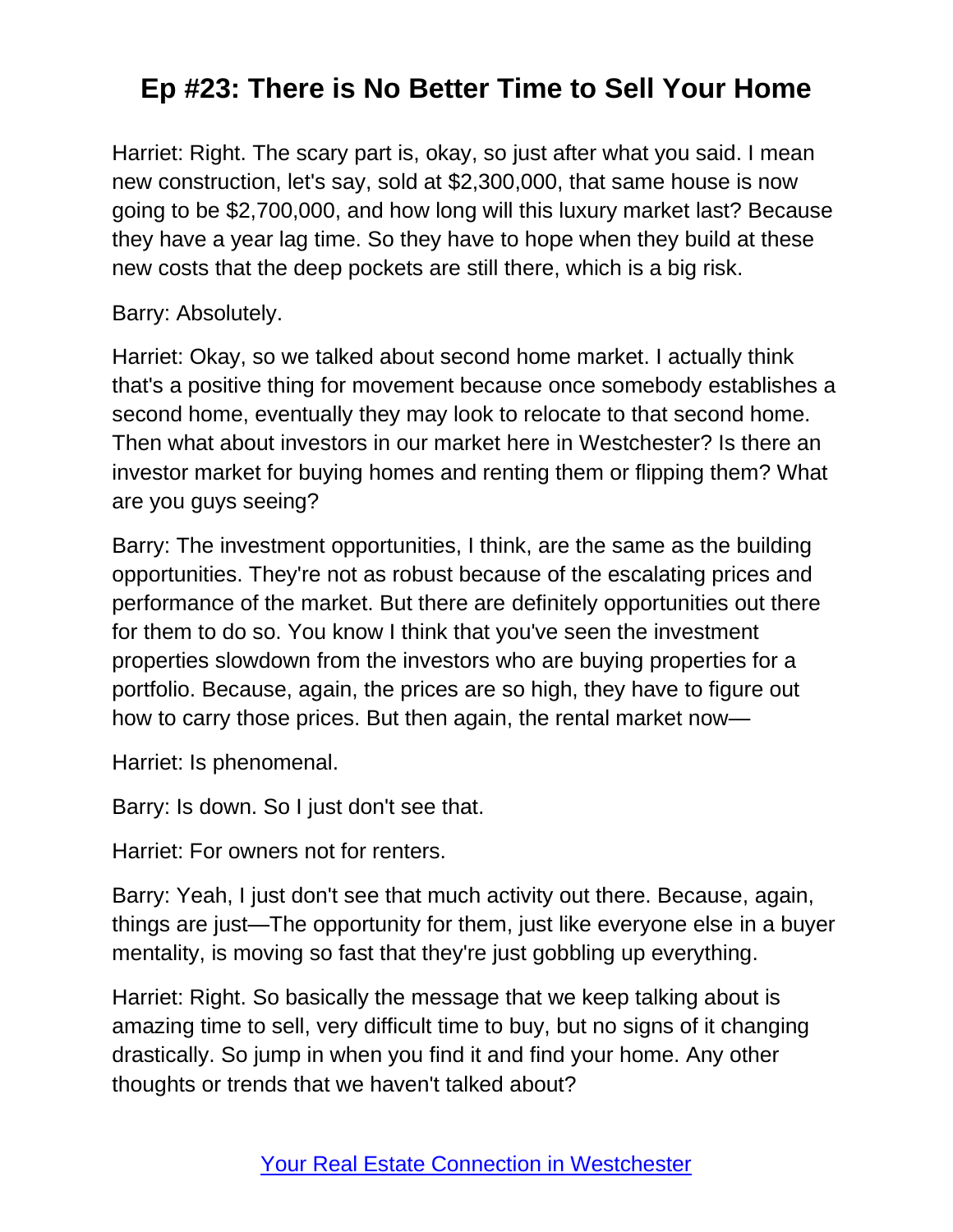Barry: I just think that good advice to give buyers today is patience, but still be very diligent in trying to accomplish your goals. You just have to understand the market and be patient. Again, rather than walk around with that mentality that there is no inventory, you just have to be prepared more to come into today's market. Get the basic fundamentals. Get your pre-qual letters in place, get your service providers in place. Consult with your broker and agents to be prepared to come into the market. Get your attorney ready, your home inspector ready. Get ready to move with the market the way the market is moving.

Again, just be patient. You'll hopefully ultimately end up being successful in some manner. Maybe sacrifice a little bit. If you are hypothetically looking for that million dollar house or that \$800,000 house, maybe look a little lower knowing that the market's gonna elevate it up.

Harriet: Right.

Barry: But you might see some more opportunity. I just think the best way to come into this market is clearly just consulting with your local real estate expert, like Harriet Libov.

Harriet: I was just going to say that. I'm not talking about myself only, but I think the value of your agent who is in this market, doing business in this market, and understanding the pulse of this market and what it takes to get the house is more crucial than it is has ever been. There are top producing agents that are sharing with each other and helping each other understand where the pendings are so that we can help our buyers and our sellers and appraisers understand what this phenomenon is. So great. This is great.

Barry: That's a good point Harriet. Cooperation has been amazing. People are working together again. If I could just give people advice to be patient, consult with your professionals, and make the best out of every situation.

Harriet: Right, right. Right. Okay. Thank you.

Barry: Thank you.